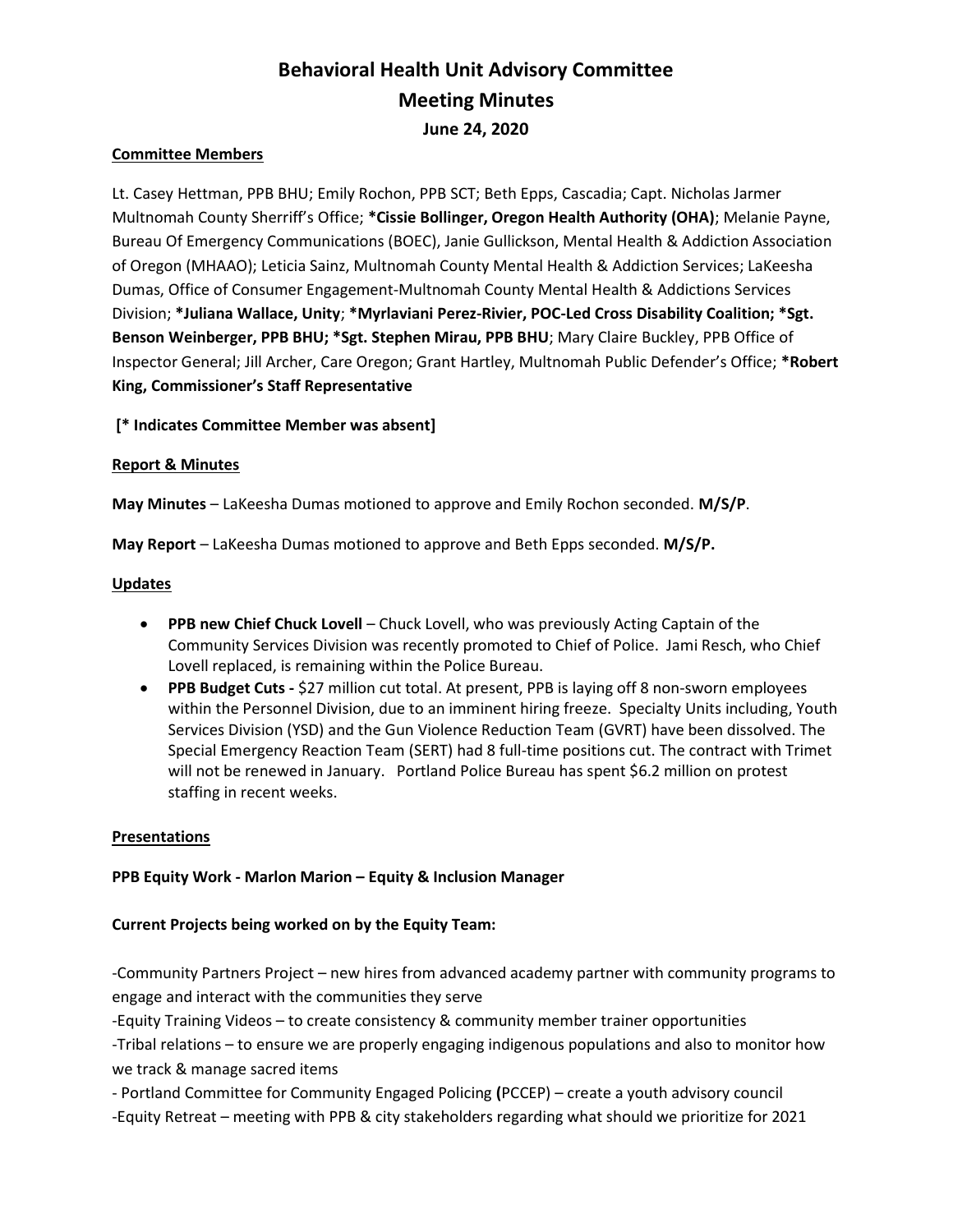# BHUAC Meeting Minutes 06/24/2020

-Converting Equity Lens Training – conduct training with Command staff on how to set equitable goals regarding who will be impacted by the goals and engage those communities for feedback -Restoring a sense of legitimacy around equity within the Portland Police Bureau -Securing the Program Specialist Position – an exception may be granted to be able to hire this individual. The Equity and Inclusion Manager would really like to get an Equity Analyst back on the team as the work being done will be much more challenging without that specific role.

Covid-19 Survey was distributed and results have been received. The top concerns of employees are exposure and subsequent family exposure.

# Fiscal & Calendar Year Equity Inclusion Office Goals:

[Numbers reference applicable sections within the PPB Racial Equity Plan (https://www.portlandoregon.gov/oehr/article/642771 )]

1.6 – integrate Equity Lens into all decision-making processes

1.7 - Senior leadership will support the development of and take the lead on the implementation of the equity communication plan.

5.2 – Develop equity lens toolkit that will be utilized in all programs, policies, practices, missions and decisions. Ensure that understanding of inclusive processes are integrated throughout the bureau. – This goal is almost complete.

5.6 - This has been drafted but work still needs to be done for completion by end of year

6.4 - Visit initiatives biannually, once to propose ideas and get feedback and then to implement it and then finally go back to discuss further

6.7 – Explore past initiative-Intergroup dialogues. Identify city partners to assist with reconvening and modifying the practice to encourage the continued practice of courageous conversations.

6.9 – Develop the tools necessary to document, analyze, and develop community engagement to inform equity management decisions. PCCEP Engagement

We would like to continue to diversify our workforce at the Portland Police Bureau, but now the challenge remains how do we do that with a hiring freeze?

# Portland Homeless/Houseless Community – Stephanie Herro – Homeless Community Liaison

Since the Covid-19 pandemic emerged, the City of Portland partnered with JOIN (a non-profit organization whose mission is to support the efforts of individuals and families experiencing homelessness to transition into permanent housing) for 3 outdoor campsite shelters. It took approximately 6-8 weeks of planning to ultimately get the camps up and running with one of the main focuses on social distance practices.

The campsites have not been full at times but that is due to people moving in and out. This is cityfunded. There have been discussion and support for additional campsites from community organizations for the future even after COVID-19.

Page 2 of 4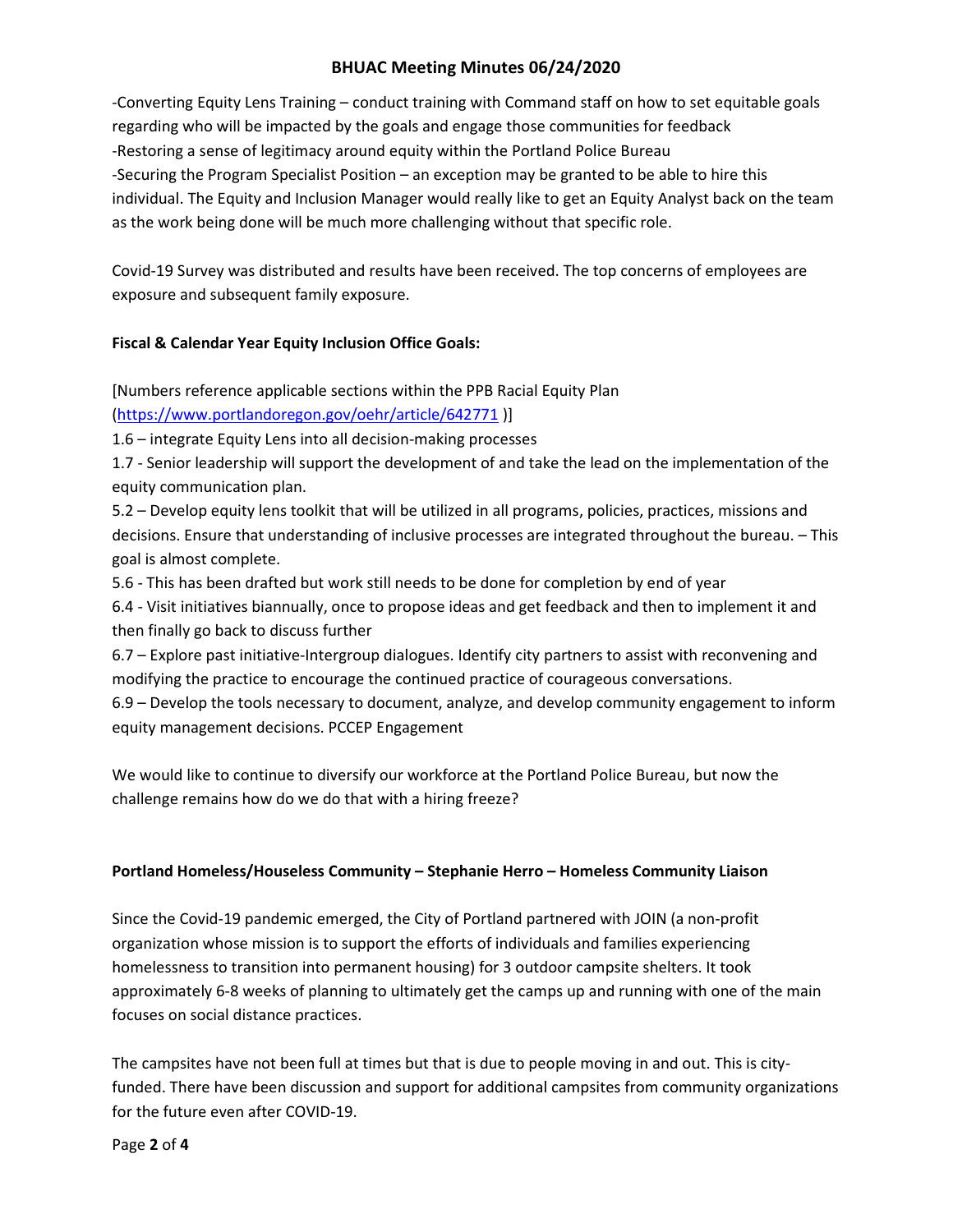The community members living at the campsites have access to laundry, food, and clean bathroom facilities. Feedback from the community residing at the campsites are reports of feeling safer. This may be an ongoing program dependent on funding from the City.

Previously, PPB was been a part of the coordinated camp cleanup process, however this has been put on hold per CDC recommendations. The City of Portland is preparing to request campers spread out further from one another as this is a public health issue. When demonstrations started, this initiative was put on hold. Stephanie reports that she has been asking the Mayor's office on a weekly basis what the plan is for this and it is still on hold. When it does start up again it will be outreach oriented and will provide individuals education around the pandemic and precautions that could be taken to avoid becoming ill. The City continues to partner with Homeless Urban Camping Impact Reduction Program (HUCIRP).

Stephanie reports most do not feel threatened by the ongoing protests and the folks are feeling relatively safe. However there has been an increase in criminality as a result of a lack of police presence.

One year of IPR audit of arrests for homeless individuals. July 2020 is the annual date for the presentation but COVID-19 has put a bit of a delay on this.

The Portland Street Response pilot program obtained additional funding of \$4.8 million. Lt. Casey Hettman and Stephanie Herro will be a part of upcoming planning meetings and will be in contact with Commissioner JoAnn Hardesty's office.

# Discussion

## Current National/Local events related to policing concerns

A committee member stated that the Bureau of Emergency Communications (BOEC) advised about the work that is being done on their side regarding policies and procedures. The individual extended to the committee to reach out directly if there is any questions in regards to policies and procedures. BOEC has support extended for mental health and new employees were recently trained regarding PPB's philosophy and mental health assistance available to them.

A committee member stated she realizes that many people personally and professionally are unaware of how Portland Police Bureau has already implemented a great deal of groundbreaking work and of all of the evidence of the hard work which is already in existence.

Service Coordination Team (SCT) graduates are also inquiring how Portland Police Bureau is doing. This population has had some of the most contact with PPB considering their history.